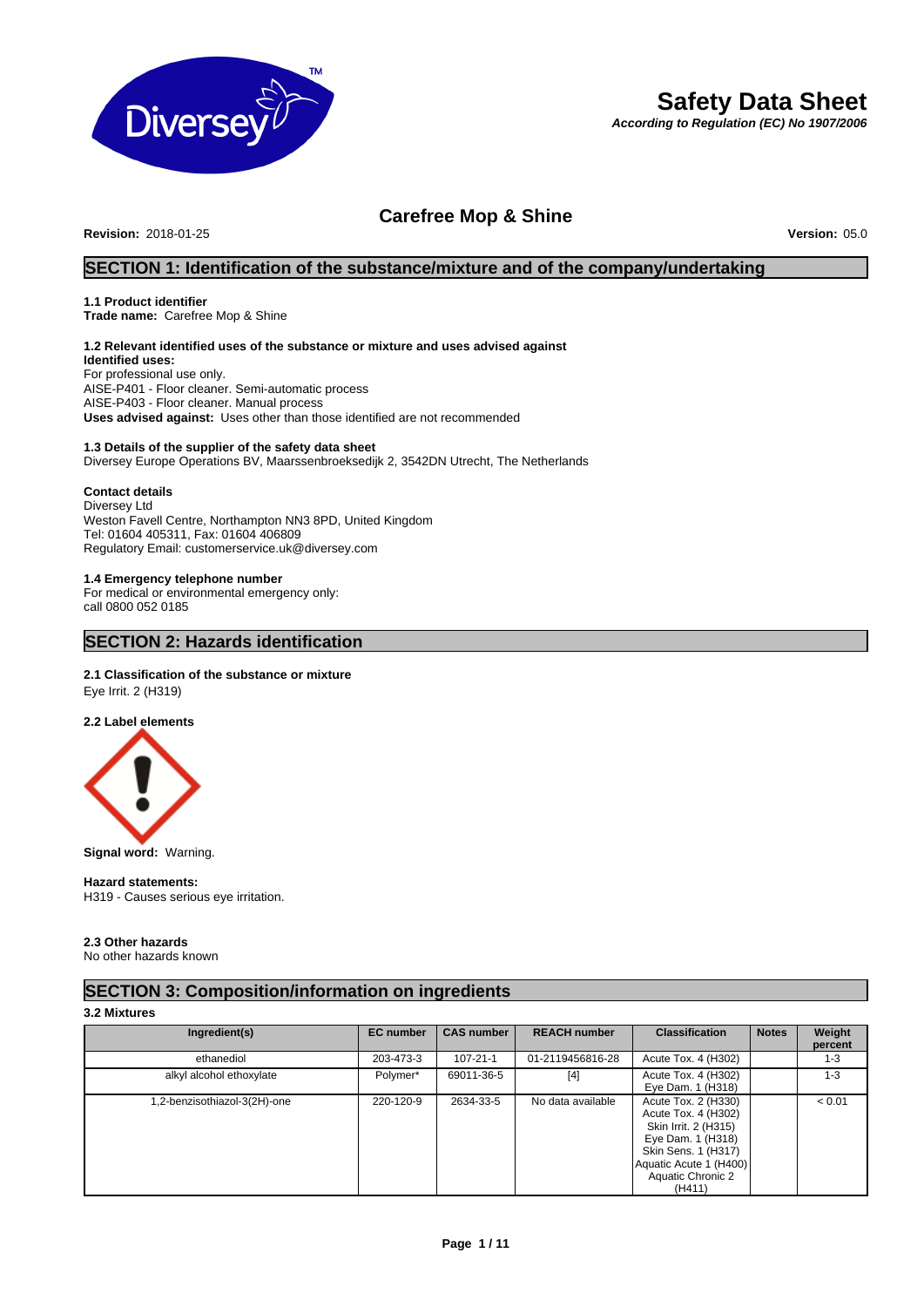\* Polymer.

- Workplace exposure limit(s), if available, are listed in subsection 8.1.
- [1] Exempted: ionic mixture. See Regulation (EC) No 1907/2006, Annex V, paragraph 3 and 4. This salt is potentially present, based on calculation, and included for classification and labelling purposes only. Each starting material of the ionic mixture is registered, as required.
- [2] Exempted: included in Annex IV of Regulation (EC) No 1907/2006.
- [3] Exempted: Annex V of Regulation (EC) No 1907/2006.
- [4] Exempted: polymer. See Article 2(9) of Regulation (EC) No 1907/2006.
- For the full text of the H and EUH phrases mentioned in this Section, see Section 16.

# **SECTION 4: First aid measures**

| 4.1 Description of first aid measures                           |                                                                                                                                                                                                                              |
|-----------------------------------------------------------------|------------------------------------------------------------------------------------------------------------------------------------------------------------------------------------------------------------------------------|
| Inhalation:                                                     | Get medical attention or advice if you feel unwell.                                                                                                                                                                          |
| <b>Skin contact:</b>                                            | Wash skin with plenty of lukewarm, gently flowing water. If skin irritation occurs: Get medical advice<br>or attention.                                                                                                      |
| Eye contact:                                                    | Hold eyelids apart and flush eyes with plenty of lukewarm water for at least 15 minutes. Remove<br>contact lenses, if present and easy to do. Continue rinsing. If irritation occurs and persists, get<br>medical attention. |
| Ingestion:                                                      | Rinse mouth. Immediately drink 1 glass of water. Never give anything by mouth to an unconscious<br>person. Get medical attention or advice if you feel unwell.                                                               |
| Self-protection of first aider:                                 | Consider personal protective equipment as indicated in subsection 8.2.                                                                                                                                                       |
| 4.2 Most important symptoms and effects, both acute and delayed |                                                                                                                                                                                                                              |
| Inhalation.                                                     | No known effects or symptoms in normal use                                                                                                                                                                                   |

**Inhalation:** No known effects or symptoms in normal use. **Skin contact:** No known effects or symptoms in normal use. **Eye contact:** Causes severe irritation. **Ingestion:** No known effects or symptoms in normal use.

# **4.3 Indication of any immediate medical attention and special treatment needed** No information available on clinical testing and medical monitoring. Specific toxicological information on substances, if available, can be found in section 11.

# **SECTION 5: Firefighting measures**

#### **5.1 Extinguishing media**

Carbon dioxide. Dry powder. Water spray jet. Fight larger fires with water spray jet or alcohol-resistant foam.

#### **5.2 Special hazards arising from the substance or mixture**

# No special hazards known.

# **5.3 Advice for firefighters**

As in any fire, wear self contained breathing apparatus and suitable protective clothing including gloves and eye/face protection.

# **SECTION 6: Accidental release measures**

#### **6.1 Personal precautions, protective equipment and emergency procedures**

No special measures required.

#### **6.2 Environmental precautions**

Do not allow to enter drainage system, surface or ground water. Dilute with plenty of water.

#### **6.3 Methods and material for containment and cleaning up**

Absorb with liquid-binding material (sand, diatomite, universal binders, sawdust).

#### **6.4 Reference to other sections**

For personal protective equipment see subsection 8.2. For disposal considerations see section 13.

# **SECTION 7: Handling and storage**

#### **7.1 Precautions for safe handling**

**Measures to prevent fire and explosions:**

No special precautions required.

#### **Measures required to protect the environment:**

For environmental exposure controls see subsection 8.2.

#### **Advices on general occupational hygiene:**

Handle in accordance with good industrial hygiene and safety practice. Keep away from food, drink and animal feeding stuffs. Do not mix with other products unless adviced by Diversey. Wash hands before breaks and at the end of workday. Wash face, hands and any exposed skin thoroughly after handling. Take off immediately all contaminated clothing. Use personal protective equipment as required. Use only with adequate ventilation. See chapter 8.2, Exposure controls / Personal protection.

#### **7.2 Conditions for safe storage, including any incompatibilities**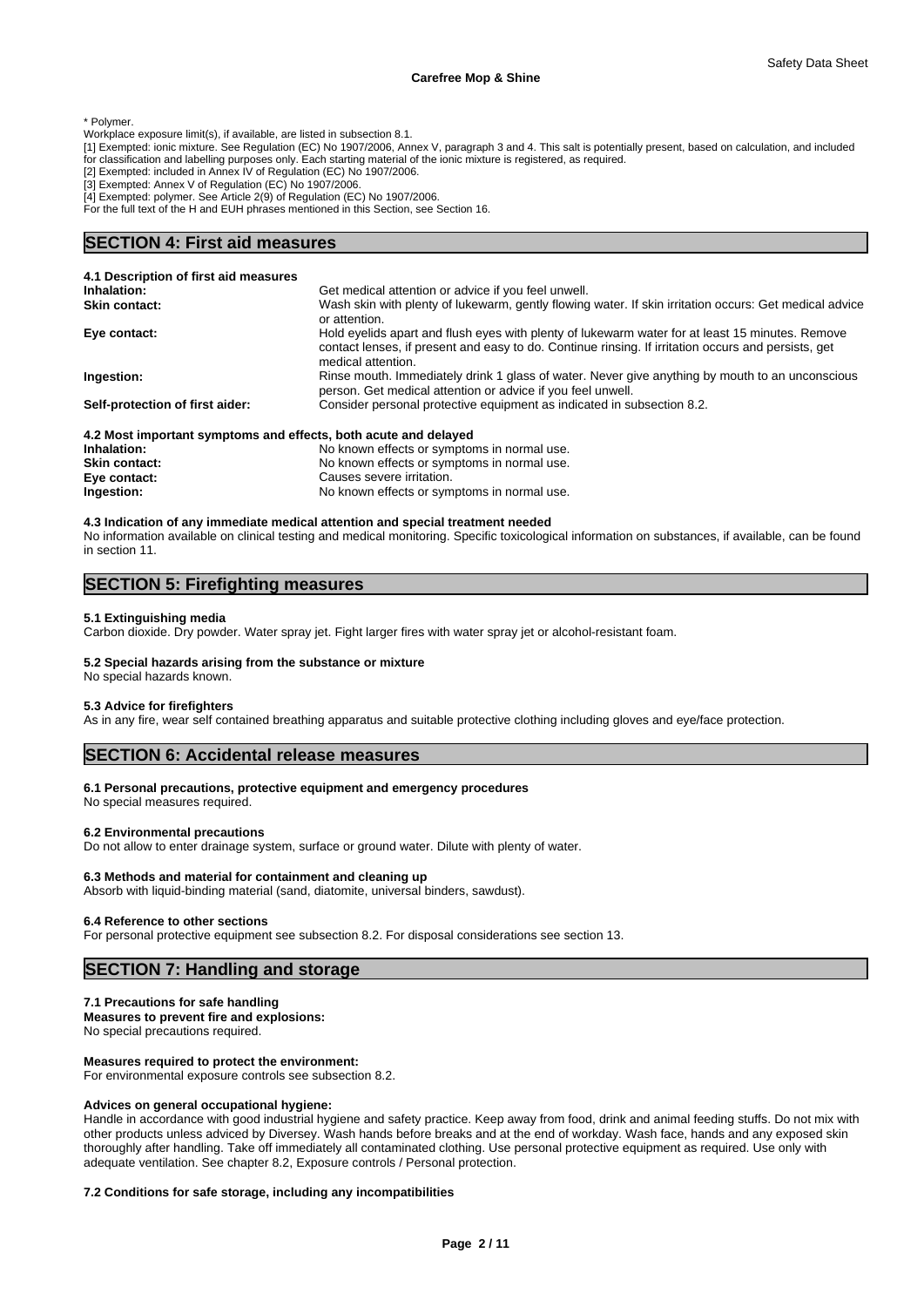Store in accordance with local and national regulations. Store in a closed container. Keep only in original container. For conditions to avoid see subsection 10.4. For incompatible materials see subsection 10.5.

# **7.3 Specific end use(s)**

No specific advice for end use available.

# **SECTION 8: Exposure controls/personal protection**

# **8.1 Control parameters**

**Workplace exposure limits**

| Air limit values, if available: |                                   |                                  |
|---------------------------------|-----------------------------------|----------------------------------|
| Ingredient(s)                   | UK - Long term<br>value(s)        | UK - Short term<br>value(s)      |
| ethanediol                      | 10 mg/m <sup>3</sup> particulates | 40 ppm vapour                    |
|                                 | 20 ppm vapour                     | 104 mg/m <sup>3</sup> vapour     |
|                                 | 52 mg/m <sup>3</sup> vapour       | 30 mg/m <sup>3</sup> particulate |

Biological limit values, if available:

Additional exposure limits under the conditions of use, if available:

### **DNEL/DMEL and PNEC values**

**Human exposure**

DNEL oral exposure - Consumer (mg/kg bw)

| Ingredient(s)               |         | Short term - Local Short term - Systemic | Long term - Local | Long term - Systemic |
|-----------------------------|---------|------------------------------------------|-------------------|----------------------|
|                             | effects | effects                                  | effects           | effects              |
| ethanediol                  |         |                                          |                   |                      |
| alkyl alcohol ethoxylate    |         |                                          |                   |                      |
| .2-benzisothiazol-3(2H)-one |         |                                          |                   |                      |

DNEL dermal exposure - Worker

| Ingredient(s)               | <b>Short term - Local</b> | Short term - Systemic | Long term - Local | [Long term - Systemic] |
|-----------------------------|---------------------------|-----------------------|-------------------|------------------------|
|                             | effects                   | effects (mg/kg bw)    | effects           | effects (mg/kg bw)     |
| ethanediol                  | No data available         |                       | No data available | 106                    |
| alkyl alcohol ethoxylate    |                           |                       |                   |                        |
| .2-benzisothiazol-3(2H)-one |                           |                       |                   |                        |

DNEL dermal exposure - Consumer

| Ingredient(s)               | effects           | Short term - Local Short term - Systemic<br>effects (mg/kg bw) | Long term - Local<br>effects | [Long term - Systemic]<br>effects (mg/kg bw) |
|-----------------------------|-------------------|----------------------------------------------------------------|------------------------------|----------------------------------------------|
| ethanediol                  | No data available |                                                                | No data available            | 53                                           |
| alkyl alcohol ethoxylate    |                   |                                                                |                              |                                              |
| .2-benzisothiazol-3(2H)-one |                   |                                                                |                              |                                              |

#### DNEL inhalatory exposure - Worker (mg/m<sup>3</sup>

| DNEL inhalatory exposure - Worker (mg/m <sup>3</sup> ) |                              |         |                                                     |                              |                                 |  |  |
|--------------------------------------------------------|------------------------------|---------|-----------------------------------------------------|------------------------------|---------------------------------|--|--|
|                                                        | Ingredient(s)                | effects | Short term - Local Short term - Systemic<br>effects | Long term - Local<br>effects | Long term - Systemic<br>effects |  |  |
|                                                        | ethanediol                   |         |                                                     |                              |                                 |  |  |
|                                                        | alkyl alcohol ethoxylate     |         |                                                     |                              | No data available               |  |  |
|                                                        | 1,2-benzisothiazol-3(2H)-one |         |                                                     |                              |                                 |  |  |

DNEL inhalatory exposure - Consumer (mg/m<sup>3</sup>)

| Ingredient(s)               | <b>Short term - Local</b><br>effects | Short term - Systemic<br>effects | Long term - Local<br>effects | <b>I Long term - Systemic</b><br>effects |
|-----------------------------|--------------------------------------|----------------------------------|------------------------------|------------------------------------------|
| ethanediol                  |                                      |                                  |                              |                                          |
| alkyl alcohol ethoxylate    | No data available                    | No data available                |                              |                                          |
| .2-benzisothiazol-3(2H)-one |                                      |                                  |                              |                                          |

)

# **Environmental exposure**

| Environmental exposure - PNEC |        |                                                      |                     |                                  |  |  |  |
|-------------------------------|--------|------------------------------------------------------|---------------------|----------------------------------|--|--|--|
| Ingredient(s)                 | (mg/l) | Surface water, fresh Surface water, marine<br>(mg/l) | Intermittent (mg/l) | Sewage treatment<br>plant (mg/l) |  |  |  |
| ethanediol                    |        |                                                      |                     | 199.5                            |  |  |  |
| alkyl alcohol ethoxylate      |        |                                                      |                     |                                  |  |  |  |
| 1.2-benzisothiazol-3(2H)-one  |        |                                                      |                     |                                  |  |  |  |

Environmental exposure - PNEC, continued

| Ingredient(s)                | l Sediment. freshwater l<br>(mg/kg) | Sediment, marine<br>(mg/kg) | Soil (mg/kg) | Air (mg/m <sup>3</sup> ) |
|------------------------------|-------------------------------------|-----------------------------|--------------|--------------------------|
| ethanediol                   | ົ                                   | ົ<br>، ب                    | l .53        |                          |
| alkyl alcohol ethoxylate     |                                     |                             |              |                          |
| 1,2-benzisothiazol-3(2H)-one |                                     |                             |              |                          |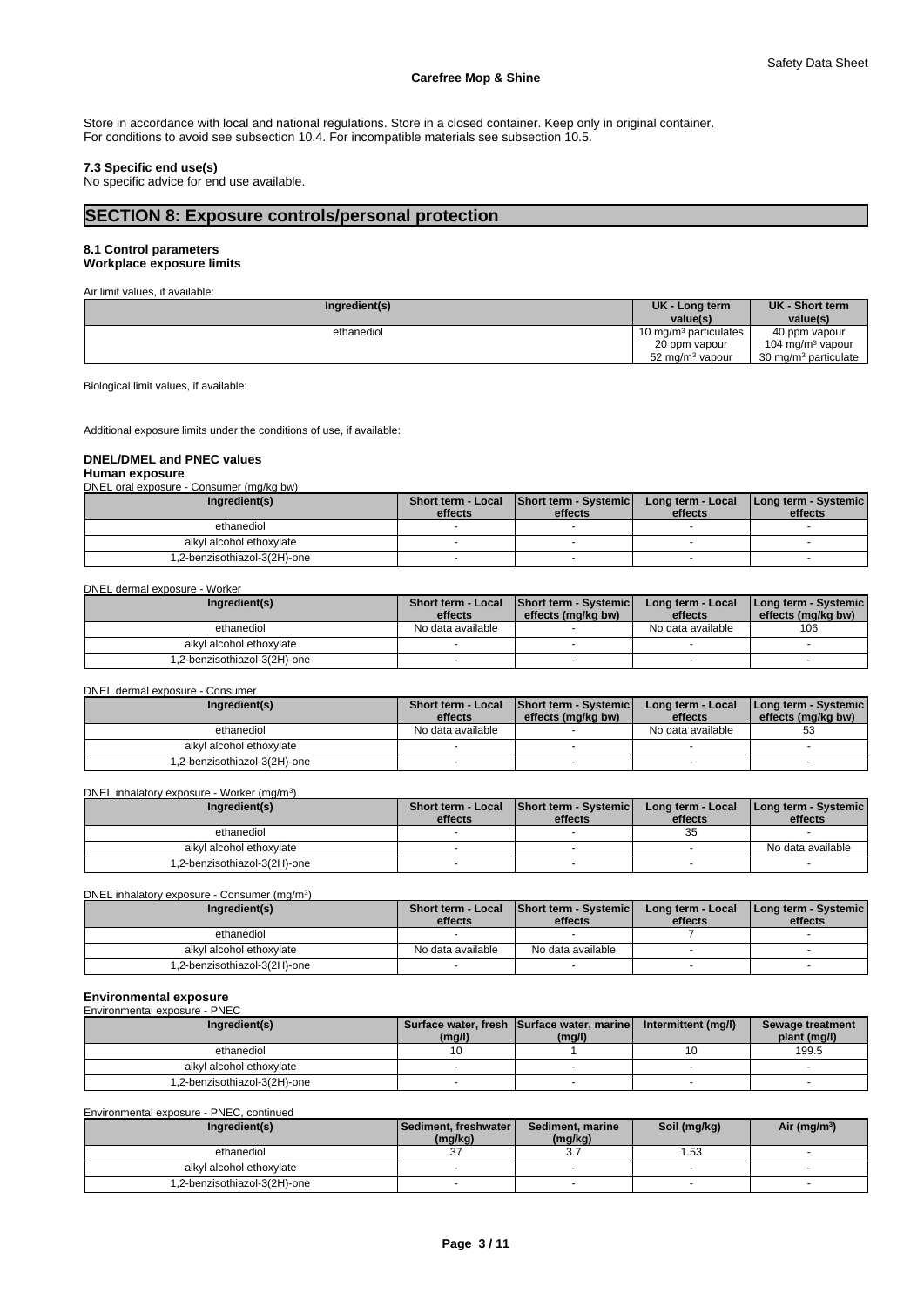#### **8.2 Exposure controls**

*The following information applies for the uses indicated in subsection 1.2 of the Safety Data Sheet. If available, please refer to the product information sheet for application and handling instructions. Normal use conditions are assumed for this section.*

*Recommended safety measures for handling the undiluted product:*

| Appropriate engineering controls:<br>Appropriate organisational controls: | No special requirements under normal use conditions.<br>Avoid direct contact and/or splashes where possible. Train personnel.                              |
|---------------------------------------------------------------------------|------------------------------------------------------------------------------------------------------------------------------------------------------------|
| Personal protective equipment                                             |                                                                                                                                                            |
| Eye / face protection:                                                    | Safety glasses are not normally required. However, their use is recommended in those cases<br>where splashes may occur when handling the product (EN 166). |
| Hand protection:                                                          | Rinse and dry hands after use. For prolonged contact protection for the skin may be necessary.                                                             |
| <b>Body protection:</b>                                                   | No special requirements under normal use conditions.                                                                                                       |
| <b>Respiratory protection:</b>                                            | No special requirements under normal use conditions.                                                                                                       |
| <b>Environmental exposure controls:</b>                                   | No special requirements under normal use conditions.                                                                                                       |

# **SECTION 9: Physical and chemical properties**

**9.1 Information on basic physical and chemical properties Information in this section refers to the product, unless it is specifically stated that substance data is listed**

**Physical State:** Liquid **Colour:** Milky White **Odour:** Slightly perfumed **Odour threshold:** Not applicable **pH:** ≈ 8 (neat)<br> **Melting point/freezing point (°C):** Not determined<br> **Melting point/freezing point (°C):** Not determined<br> **Melting point/freezing point (°C):** Not determined **Melting point/freezing point (°C):** Not determined **Initial boiling point and boiling range (°C):** Not determined See substance data

**Method / remark**

| Substance data, boiling point |                   |                  |                               |
|-------------------------------|-------------------|------------------|-------------------------------|
| Ingredient(s)                 | Value<br>(°C)     | <b>Method</b>    | Atmospheric pressure<br>(hPa) |
| ethanediol                    | 194-205           | Method not given | 1013                          |
| alkyl alcohol ethoxylate      | > 200             | Method not given |                               |
| 1,2-benzisothiazol-3(2H)-one  | No data available |                  |                               |

*( UN Manual of Tests and Criteria, section 32, L.2 )* **Flash point (°C):** Not applicable. **Sustained combustion:** Not applicable. **Evaporation rate:** Not relevant for classification of this product. Not relevant to classification of this product **Flammability (solid, gas):** Not applicable to liquids **Upper/lower flammability limit (%):** Not determined See substance data

Substance data, flammability or explosive limits, if available:

**Method / remark**

**Method / remark**

| Substance data. Indifficiability of explosive limits. If available. |             |                    |
|---------------------------------------------------------------------|-------------|--------------------|
| Ingredient(s)                                                       | Lower limit | <b>Upper limit</b> |
|                                                                     | (% vol)     | (% vol             |
| ethanediol                                                          | ັ           | ن. ب               |

# **Vapour pressure:** See substance data.

Substance data, vapour pressure

| Ingredient(s)               | Value             | <b>Method</b>      | Temperature |
|-----------------------------|-------------------|--------------------|-------------|
|                             | (Pa)              |                    | (°C)        |
| ethanediol                  | 12.3              | Non quideline test | 25          |
| alkyl alcohol ethoxylate    | Negligible        | Method not aiven   | $20 - 25$   |
| .2-benzisothiazol-3(2H)-one | No data available |                    |             |

**Solubility in / Miscibility with Water:** Fully miscible **Vapour density:** Not determined **Notice and American Control of the Not relevant to classification of this product Relative density:** ≈1.03(20°C)

**Method / remark**

OECD 109 (EU A.3)

| Substance data, solubility in water |       |               |            |
|-------------------------------------|-------|---------------|------------|
| Inaredient(s)                       | Value | <b>Method</b> | emperature |
|                                     | (g/l) |               | $\sim$     |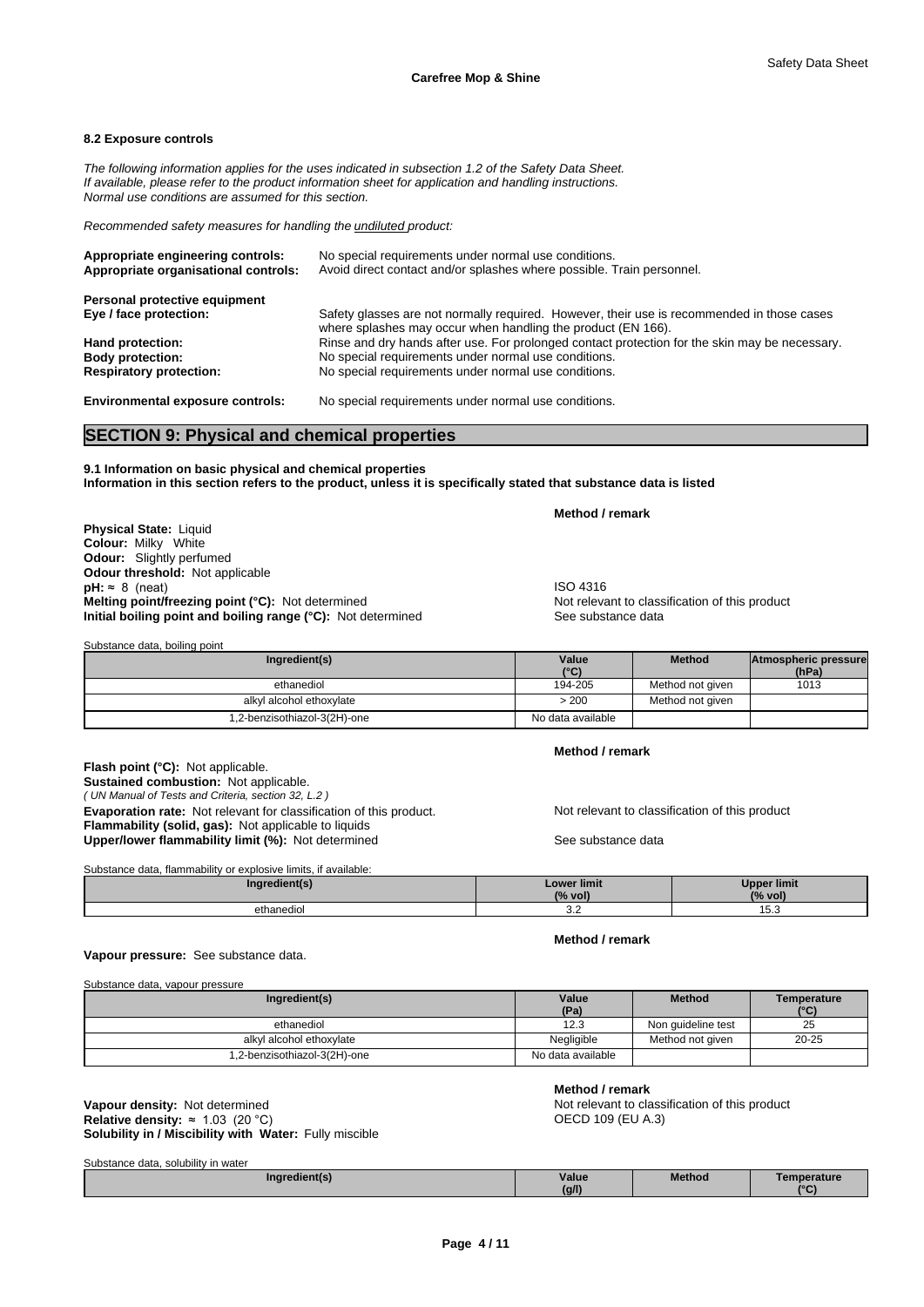| ethanediol                    | Soluble           | Method not aiven | 20<br>$\sim$ |  |
|-------------------------------|-------------------|------------------|--------------|--|
| I alcohol ethoxvlate<br>alkvl | Soluble           | Method not given | 20<br>__     |  |
| .2-benzisothiazol-3(2H)-one   | No data available |                  |              |  |

Substance data, partition coefficient n-octanol/water (log Kow): see subsection 12.3

**Decomposition temperature:** Not applicable. **Autoignition temperature:** Not determined **Notification of this product** Not relevant to classification of this product **Explosive properties:** Not explosive. **Explosive properties:** Not explosive, based on substance properties

**9.2 Other information Surface tension (N/m):** Not determined **OECD 115 Corrosion to metals:** Not corrosive Weight of evidence

Substance data, dissociation constant, if available:

# **SECTION 10: Stability and reactivity**

#### **10.1 Reactivity**

No reactivity hazards known under normal storage and use conditions.

#### **10.2 Chemical stability**

Stable under normal storage and use conditions.

#### **10.3 Possibility of hazardous reactions**

No hazardous reactions known under normal storage and use conditions.

#### **10.4 Conditions to avoid**

None known under normal storage and use conditions.

#### **10.5 Incompatible materials**

None known under normal use conditions.

# **10.6 Hazardous decomposition products**

None known under normal storage and use conditions.

# **SECTION 11: Toxicological information**

#### **11.1 Information on toxicological effects**

Mixture data:.

#### **Relevant calculated ATE(s):**

ATE - Oral (mg/kg): >2000

Substance data, where relevant and available, are listed below:.

#### **Acute toxicity** Acute oral toxicity

| Ingredient(s)               | <b>Endpoint</b> | Value<br>(mg/kg) | <b>Species</b> | <b>Method</b>                       | <b>Exposure</b><br>time (h) |
|-----------------------------|-----------------|------------------|----------------|-------------------------------------|-----------------------------|
| ethanediol                  | $LD_{50}$       | $300 - 2000$     | Rat            | Method not given                    |                             |
| alkyl alcohol ethoxylate    | $LD_{50}$       | $>$ 300 - 2000   | Rat            | $\overline{OECD}$ 423 (EU B.1 tris) |                             |
| .2-benzisothiazol-3(2H)-one | $LD_{50}$       | 2000             | Rat            |                                     |                             |

Acute dermal toxicity

| Ingredient(s)               | Endpoint  | Value<br>(mg/kg) | <b>Species</b> | <b>Method</b>     | <b>Exposure</b><br>time (h) |
|-----------------------------|-----------|------------------|----------------|-------------------|-----------------------------|
| ethanediol                  | $LD_{50}$ | >2000            | Rabbit         | Method not given  |                             |
| alkyl alcohol ethoxylate    | LD 50     | 2000             | Rabbit         | Method not given  |                             |
| .2-benzisothiazol-3(2H)-one | ∟D 50     | 2000             | Rat            | OECD 402 (EU B.3) |                             |

Acute inhalative toxicity

| Ingredient(s)                | Endpoint  | Value<br>(mg/l)      | <b>Species</b> | <b>Method</b>      | <b>Exposure</b><br>time (h) |
|------------------------------|-----------|----------------------|----------------|--------------------|-----------------------------|
| ethanediol                   | $LC_{50}$ | > 2.5 (mist)         | Rat            | Weight of evidence |                             |
| alkyl alcohol ethoxylate     |           | No data<br>available |                |                    |                             |
| 1,2-benzisothiazol-3(2H)-one |           | No data              |                |                    |                             |

### **Method / remark**

Not relevant to classification of this product **Oxidising properties:** Not oxidising. Not oxidising, based on substance properties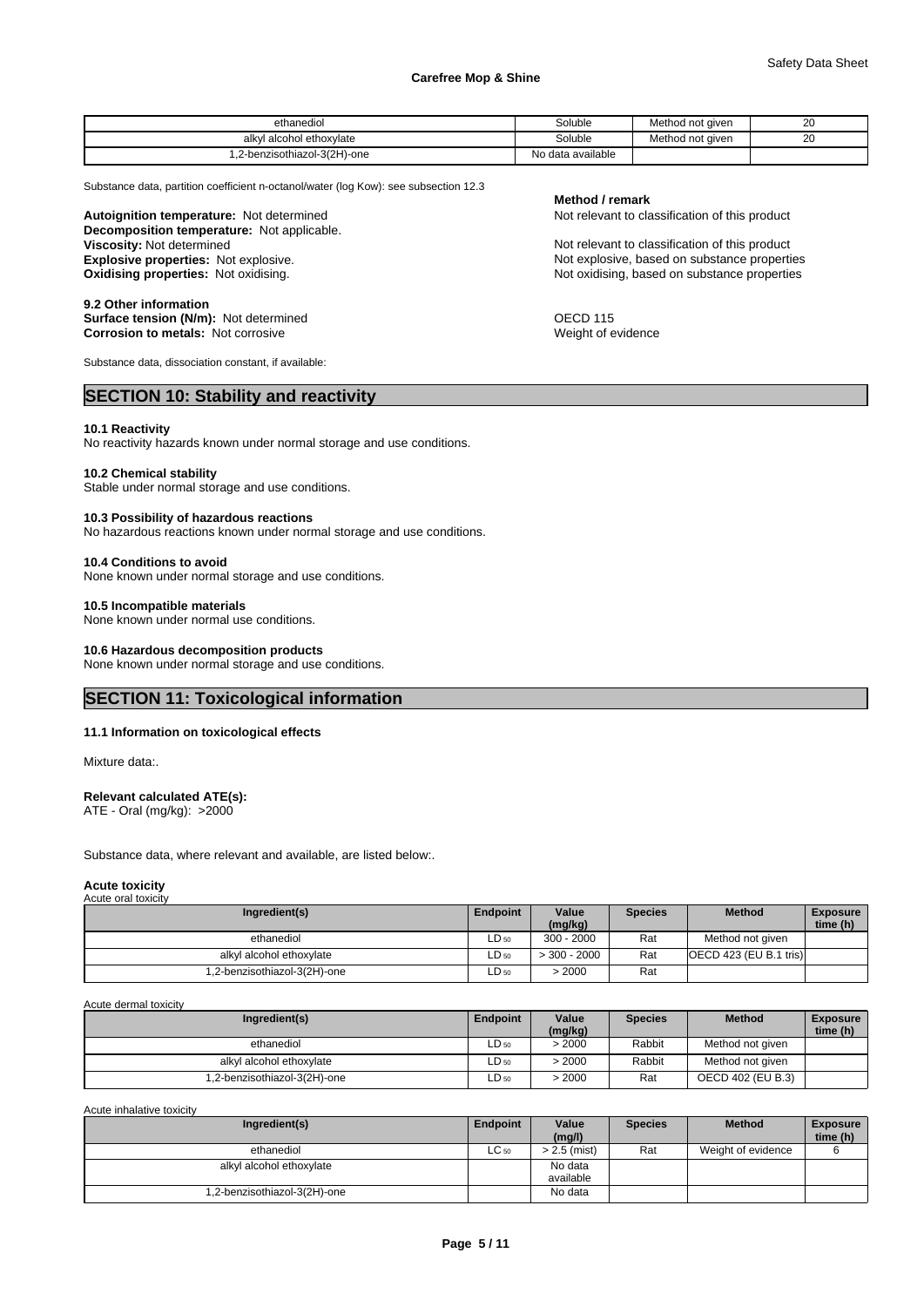|  | $\cdot$ .<br>.vailari<br>. |  |  |
|--|----------------------------|--|--|

# **Irritation and corrosivity**

| Skin irritation and corrosivity |              |                |                   |                      |
|---------------------------------|--------------|----------------|-------------------|----------------------|
| Ingredient(s)                   | Result       | <b>Species</b> | <b>Method</b>     | <b>Exposure time</b> |
| ethanediol                      | Not irritant | Rabbit         | Method not given  |                      |
| alkyl alcohol ethoxylate        | Not irritant | Rabbit         | OECD 404 (EU B.4) |                      |
| 1,2-benzisothiazol-3(2H)-one    | Corrosive    |                |                   |                      |

Eye irritation and corrosivity

| Ingredient(s)               | Result            | <b>Species</b> | <b>Method</b>    | <b>Exposure time</b> |
|-----------------------------|-------------------|----------------|------------------|----------------------|
| ethanediol                  | Not corrosive or  | Rabbit         | Method not given |                      |
|                             | irritant          |                |                  |                      |
| alkyl alcohol ethoxylate    | Severe damage     | Rabbit         | Method not given |                      |
| .2-benzisothiazol-3(2H)-one | No data available |                |                  |                      |

Respiratory tract irritation and corrosivity

| Ingredient(s)                | Result            | <b>Species</b> | <b>Method</b> | <b>Exposure time</b> |
|------------------------------|-------------------|----------------|---------------|----------------------|
| ethanediol                   | No data available |                |               |                      |
| alkyl alcohol ethoxylate     | No data available |                |               |                      |
| 1,2-benzisothiazol-3(2H)-one | No data available |                |               |                      |

# **Sensitisation**

Sensitisation by skin contact

| Ingredient(s)                | Result          | <b>Species</b> | <b>Method</b>    | <b>Exposure time (h)</b> |
|------------------------------|-----------------|----------------|------------------|--------------------------|
| ethanediol                   | Not sensitising |                | Method not given |                          |
| alkyl alcohol ethoxylate     | Not sensitising | Guinea pig     | Method not given |                          |
| 1,2-benzisothiazol-3(2H)-one | Sensitising     | Guinea pig     |                  |                          |

Sensitisation by inhalation

| Ingredient(s)                | Result            | <b>Species</b> | <b>Method</b> | <b>Exposure time</b> |
|------------------------------|-------------------|----------------|---------------|----------------------|
| ethanediol                   | No data available |                |               |                      |
| alkyl alcohol ethoxylate     | No data available |                |               |                      |
| 1,2-benzisothiazol-3(2H)-one | No data available |                |               |                      |

# **CMR effects (carcinogenicity, mutagenicity and toxicity for reproduction)**

| Mutagenicity                |                                                        |                             |                                                       |                            |  |
|-----------------------------|--------------------------------------------------------|-----------------------------|-------------------------------------------------------|----------------------------|--|
| Ingredient(s)               | <b>Result (in-vitro)</b>                               | <b>Method</b><br>(in-vitro) | <b>Result (in-vivo)</b>                               | <b>Method</b><br>(in-vivo) |  |
| ethanediol                  | No evidence for mutagenicity, negative<br>test results | Method not<br>aiven         | No data available                                     |                            |  |
| alkyl alcohol ethoxylate    | No evidence of genotoxicity, negative<br>test results  | Method not<br>aiven         | No evidence of genotoxicity, negative<br>test results | Method not<br>given        |  |
| .2-benzisothiazol-3(2H)-one | No evidence for mutagenicity, negative<br>test results | B.12/13                     | IOECD 471 (EUINo data available                       |                            |  |

**Carcinogenicity** 

| Ingredient(s)                | <b>Effect</b>                                          |
|------------------------------|--------------------------------------------------------|
| ethanediol                   | No evidence for carcinogenicity, negative test results |
| alkyl alcohol ethoxylate     | No evidence for carcinogenicity, weight-of-evidence    |
| 1,2-benzisothiazol-3(2H)-one | No data available                                      |

Toxicity for reproduction

| Ingredient(s)                    | <b>Endpoint</b> | <b>Specific effect</b> | Value                                | <b>Species</b> | <b>Method</b> | <b>Exposure</b> | <b>Remarks and other effects</b>                    |
|----------------------------------|-----------------|------------------------|--------------------------------------|----------------|---------------|-----------------|-----------------------------------------------------|
|                                  |                 |                        | $\lfloor (mq/kg) \cdot (md) \rfloor$ |                |               | time            | reported                                            |
| ethanediol                       |                 |                        | No data                              |                |               |                 | No evidence for reproductive                        |
|                                  |                 |                        | available                            |                |               |                 | toxicity                                            |
| alkyl alcohol ethoxylate         | <b>NOAEL</b>    | Teratogenic effects    | > 50                                 | Rat            | Not known     |                 | No known significant effects or<br>critical hazards |
| 1,2-benzisothiazol-3(2H<br>)-one |                 |                        | No data<br>available                 |                |               |                 |                                                     |

#### **Repeated dose toxicity**<br>Sub acute or sub chronic aral toxicity Sub-acute or sub-chronic

| <b>Dab abato of bab billorile bilar toxibity</b> |          |              |                |               |             |                                                 |
|--------------------------------------------------|----------|--------------|----------------|---------------|-------------|-------------------------------------------------|
| Ingredient(s)                                    | Endpoint | Value        | <b>Species</b> | <b>Method</b> |             | <b>Exposure   Specific effects and organs  </b> |
|                                                  |          | (mg/kg bw/d) |                |               | time (days) | affected                                        |
| ethanediol                                       |          | No data      |                |               |             |                                                 |
|                                                  |          | available    |                |               |             |                                                 |
| alkyl alcohol ethoxylate                         |          | No data      |                |               |             |                                                 |
|                                                  |          | available    |                |               |             |                                                 |
| 1,2-benzisothiazol-3(2H)-one                     |          | No data      |                |               |             |                                                 |
|                                                  |          | available    |                |               |             |                                                 |
|                                                  |          |              |                |               |             |                                                 |

Sub-chronic dermal toxicity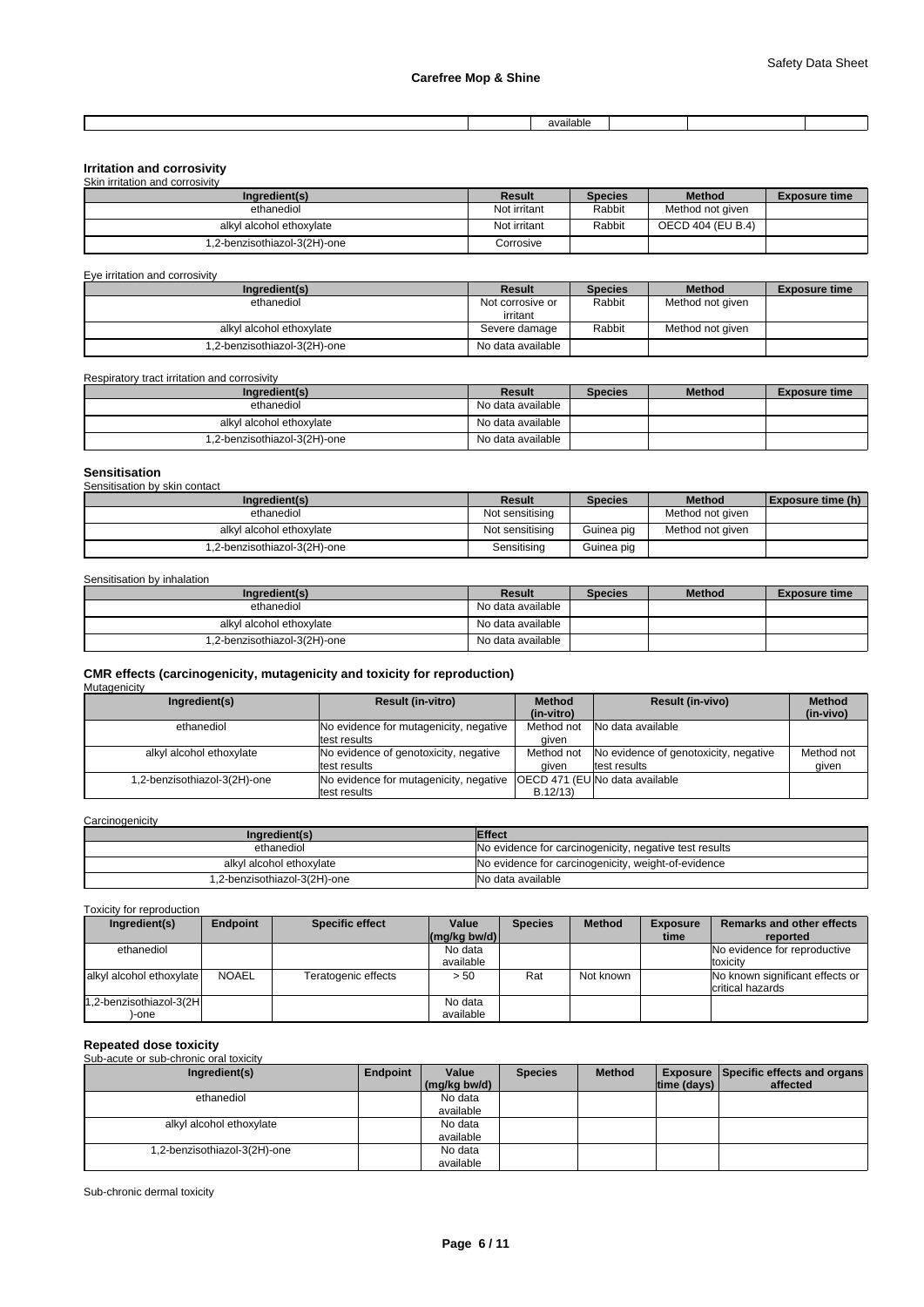| Ingredient(s)                | Endpoint | Value        | <b>Species</b> | <b>Method</b> |                                | <b>Exposure   Specific effects and organs  </b> |  |
|------------------------------|----------|--------------|----------------|---------------|--------------------------------|-------------------------------------------------|--|
|                              |          | (mg/kg bw/d) |                |               | $\lim_{\theta}$ (days) $\Vert$ | affected                                        |  |
| ethanediol                   |          | No data      |                |               |                                |                                                 |  |
|                              |          | available    |                |               |                                |                                                 |  |
| alkyl alcohol ethoxylate     |          | No data      |                |               |                                |                                                 |  |
|                              |          | available    |                |               |                                |                                                 |  |
| 1,2-benzisothiazol-3(2H)-one |          | No data      |                |               |                                |                                                 |  |
|                              |          | available    |                |               |                                |                                                 |  |

#### Sub-chronic inhalation toxicity

| Ingredient(s)                | Endpoint | Value        | <b>Species</b> | <b>Method</b> |             | <b>Exposure   Specific effects and organs  </b> |
|------------------------------|----------|--------------|----------------|---------------|-------------|-------------------------------------------------|
|                              |          | (mg/kg bw/d) |                |               | time (days) | affected                                        |
| ethanediol                   |          | No data      |                |               |             |                                                 |
|                              |          | available    |                |               |             |                                                 |
| alkyl alcohol ethoxylate     |          | No data      |                |               |             |                                                 |
|                              |          | available    |                |               |             |                                                 |
| 1,2-benzisothiazol-3(2H)-one |          | No data      |                |               |             |                                                 |
|                              |          | available    |                |               |             |                                                 |

Chronic toxicity

| Ingredient(s)            | <b>Exposure</b> | Endpoint     | Value                                  | <b>Species</b> | <b>Method</b> | <b>Exposure</b> | Specific effects and                            | <b>Remark</b> |
|--------------------------|-----------------|--------------|----------------------------------------|----------------|---------------|-----------------|-------------------------------------------------|---------------|
|                          | route           |              | $\lfloor (mg/kg \text{ bw/d}) \rfloor$ |                |               | time            | organs affected                                 |               |
| ethanediol               |                 |              | No data                                |                |               |                 |                                                 |               |
|                          |                 |              | available                              |                |               |                 |                                                 |               |
| alkyl alcohol ethoxylate | Oral            | <b>NOAEL</b> | 50                                     | Rat            |               |                 | Method not 24 month(s) Effects on organ weights |               |
|                          |                 |              |                                        |                | aiven         |                 |                                                 |               |
| 1,2-benzisothiazol-3(2H  |                 |              | No data                                |                |               |                 |                                                 |               |
| -one                     |                 |              | available                              |                |               |                 |                                                 |               |

STOT-single exposure

| Ingredient(s)                | Affected organ(s) |
|------------------------------|-------------------|
| ethanediol                   | No data available |
| alkvl alcohol ethoxvlate     | Not applicable    |
| 1,2-benzisothiazol-3(2H)-one | No data available |

#### STOT-repeated exposure

| Ingredient(s)                | Affected organ(s) |
|------------------------------|-------------------|
| ethanediol                   | No data available |
| alkyl alcohol ethoxylate     | Not applicable    |
| 1,2-benzisothiazol-3(2H)-one | No data available |

#### **Aspiration hazard**

Substances with an aspiration hazard (H304), if any, are listed in section 3. If relevant, see section 9 for dynamic viscosity and relative density of the product.

### **Potential adverse health effects and symptoms**

Effects and symptoms related to the product, if any, are listed in subsection 4.2.

# **SECTION 12: Ecological information**

#### **12.1 Toxicity**

No data is available on the mixture.

Substance data, where relevant and available, are listed below:

# **Aquatic short-term toxicity** Aquatic short-term toxicity - fish

| Ingredient(s)               | Endpoint  | Value<br>(mg/l)      | <b>Species</b>         | <b>Method</b>     | <b>Exposure</b><br>time (h) |
|-----------------------------|-----------|----------------------|------------------------|-------------------|-----------------------------|
| ethanediol                  | $LC_{50}$ | 18500                | Oncorhynchus<br>mvkiss | Method not given  | 96                          |
| alkyl alcohol ethoxylate    | $LC_{50}$ | $-10$                | Cyprinus carpio        | OECD 203 (EU C.1) | 96                          |
| .2-benzisothiazol-3(2H)-one |           | No data<br>available |                        |                   |                             |

Aquatic short-term toxicity - crustacea

| Ingredient(s)                | <b>Endpoint</b> | Value     | <b>Species</b> | <b>Method</b>    | <b>Exposure</b> |
|------------------------------|-----------------|-----------|----------------|------------------|-----------------|
|                              |                 | (mg/l)    |                |                  | time (h)        |
| ethanediol                   | EC 50           | >100      | Daphnia        | Method not given | 48              |
|                              |                 |           | magna Straus   |                  |                 |
| alkyl alcohol ethoxylate     | EC 50           | $-10$     | Daphnia        | OECD 202, static | 48              |
|                              |                 |           | magna Straus   |                  |                 |
| 1,2-benzisothiazol-3(2H)-one |                 | No data   |                |                  |                 |
|                              |                 | available |                |                  |                 |

Aquatic short-term toxicity - algae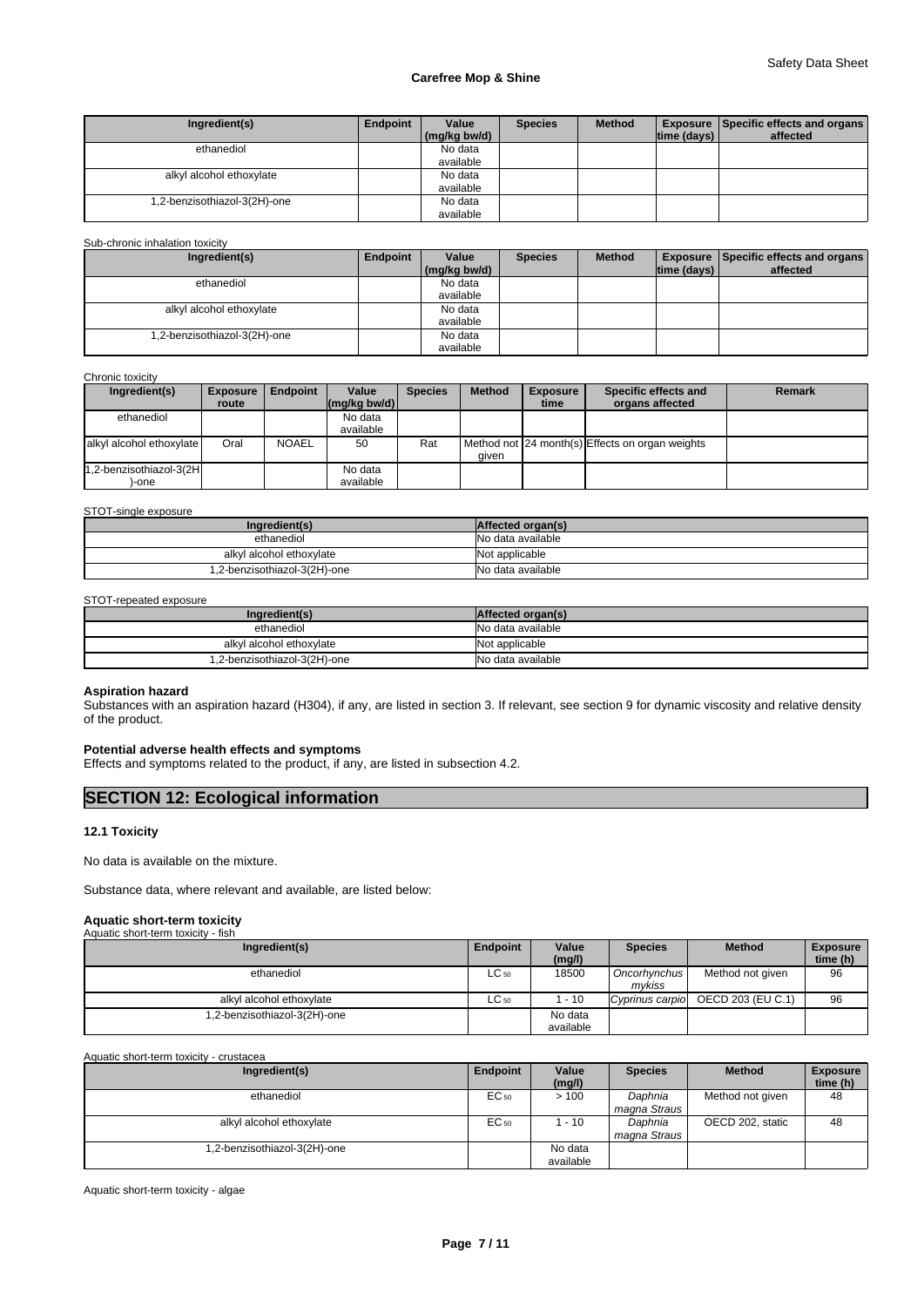| Ingredient(s)                | Endpoint | Value<br>(mg/l)      | <b>Species</b>                         | <b>Method</b>    | <b>Exposure</b><br>time (h) |
|------------------------------|----------|----------------------|----------------------------------------|------------------|-----------------------------|
| ethanediol                   | EC 50    | 6500 - 13000         | Pseudokirchner<br>iella<br>subcapitata | Method not given | 96                          |
| alkyl alcohol ethoxylate     | EC 50    | $-10$                | Desmodesmus<br>subspicatus             | OECD 201, static | 72                          |
| 1,2-benzisothiazol-3(2H)-one |          | No data<br>available |                                        |                  |                             |

Aquatic short-term toxicity - marine species

| Ingredient(s)                | Endpoint | Value<br>(mg/l) | <b>Species</b> | <b>Method</b> | <b>Exposure</b><br>time (days) |
|------------------------------|----------|-----------------|----------------|---------------|--------------------------------|
| ethanediol                   |          | No data         |                |               | -                              |
|                              |          | available       |                |               |                                |
| alkyl alcohol ethoxylate     |          | No data         |                |               |                                |
|                              |          | available       |                |               |                                |
| 1,2-benzisothiazol-3(2H)-one |          | No data         |                |               |                                |
|                              |          | available       |                |               |                                |

Impact on sewage plants - toxicity to bacteria

| Ingredient(s)                | Endpoint  | Value<br>(mg/l) | <b>Inoculum</b>       | <b>Method</b>       | <b>Exposure</b><br>time |
|------------------------------|-----------|-----------------|-----------------------|---------------------|-------------------------|
| ethanediol                   | EC 50     | 10000           | Pseudomonas<br>putida | Method not given    | 16 hour(s) $\vert$      |
| alkyl alcohol ethoxylate     | $EC_{10}$ | >10000          | Activated<br>sludae   | DIN 38412 / Part 8  | 17 hour(s) $\vert$      |
| 1,2-benzisothiazol-3(2H)-one | $EC_{20}$ | 3.3             | Activated<br>sludge   | OECD <sub>209</sub> | 3 hour(s)               |

# **Aquatic long-term toxicity** Aquatic long-term toxicity - fish

| Ingredient(s)                | Endpoint    | Value     | <b>Species</b> | <b>Method</b> | <b>Exposure</b> | <b>Effects observed</b> |
|------------------------------|-------------|-----------|----------------|---------------|-----------------|-------------------------|
|                              |             | (mg/l)    |                |               | time            |                         |
| ethanediol                   | <b>NOEC</b> | >100      | Not specified  | Method not    |                 |                         |
|                              |             |           |                | qiven         |                 |                         |
| alkyl alcohol ethoxylate     |             | No data   |                |               |                 |                         |
|                              |             | available |                |               |                 |                         |
| 1,2-benzisothiazol-3(2H)-one |             | No data   |                |               |                 |                         |
|                              |             | available |                |               |                 |                         |

Aquatic long-term toxicity - crustacea

| Ingredient(s)                | Endpoint    | Value     | <b>Species</b> | <b>Method</b> | <b>Exposure</b> | <b>Effects observed</b> |
|------------------------------|-------------|-----------|----------------|---------------|-----------------|-------------------------|
|                              |             | (mg/l)    |                |               | time            |                         |
| ethanediol                   | <b>NOEC</b> | >100      |                | Method not    |                 |                         |
|                              |             |           |                | qiven         |                 |                         |
| alkyl alcohol ethoxylate     |             | No data   |                |               |                 |                         |
|                              |             | available |                |               |                 |                         |
| 1,2-benzisothiazol-3(2H)-one |             | No data   |                |               |                 |                         |
|                              |             | available |                |               |                 |                         |

### Aquatic toxicity to other aquatic benthic organisms, including sediment-dwelling organisms, if available:

| Ingredient(s)                | Endpoint | Value<br>(mg/kg dw<br>sediment) | <b>Species</b> | <b>Method</b> | <b>Exposure</b><br> time (days) | <b>Effects observed</b> |
|------------------------------|----------|---------------------------------|----------------|---------------|---------------------------------|-------------------------|
| ethanediol                   |          | No data<br>available            |                |               | - -                             |                         |
| alkyl alcohol ethoxylate     |          | No data<br>available            |                |               |                                 |                         |
| 1,2-benzisothiazol-3(2H)-one |          | No data<br>available            |                |               |                                 |                         |

**Terrestrial toxicity** Terrestrial toxicity - soil invertebrates, including earthworms, if available:

| Ingredient(s)            | Endpoint    | Value<br>(mg/kg dw<br>soil) | <b>Species</b> | <b>Method</b> | <b>Exposure</b><br> time (days) | <b>Effects observed</b> |
|--------------------------|-------------|-----------------------------|----------------|---------------|---------------------------------|-------------------------|
| ethanediol               |             | No data<br>available        |                |               |                                 |                         |
| alkyl alcohol ethoxylate | <b>NOEC</b> | 220                         | Eisenia fetida |               | -                               |                         |

Terrestrial toxicity - plants, if available:

| Ingredient(s)                               | Endpoint    | Value<br>(mg/kg dw<br>soil) | <b>Species</b>      | <b>Method</b> | <b>Exposure</b><br> time (days) | <b>Effects observed</b> |
|---------------------------------------------|-------------|-----------------------------|---------------------|---------------|---------------------------------|-------------------------|
| ethanediol                                  |             | No data<br>available        |                     |               |                                 |                         |
| alkyl alcohol ethoxylate                    | <b>NOEC</b> | 10                          | Lepidium<br>sativum | OECD 208      | - -                             |                         |
| Terrestrial toxicity - birds, if available: |             |                             |                     |               |                                 |                         |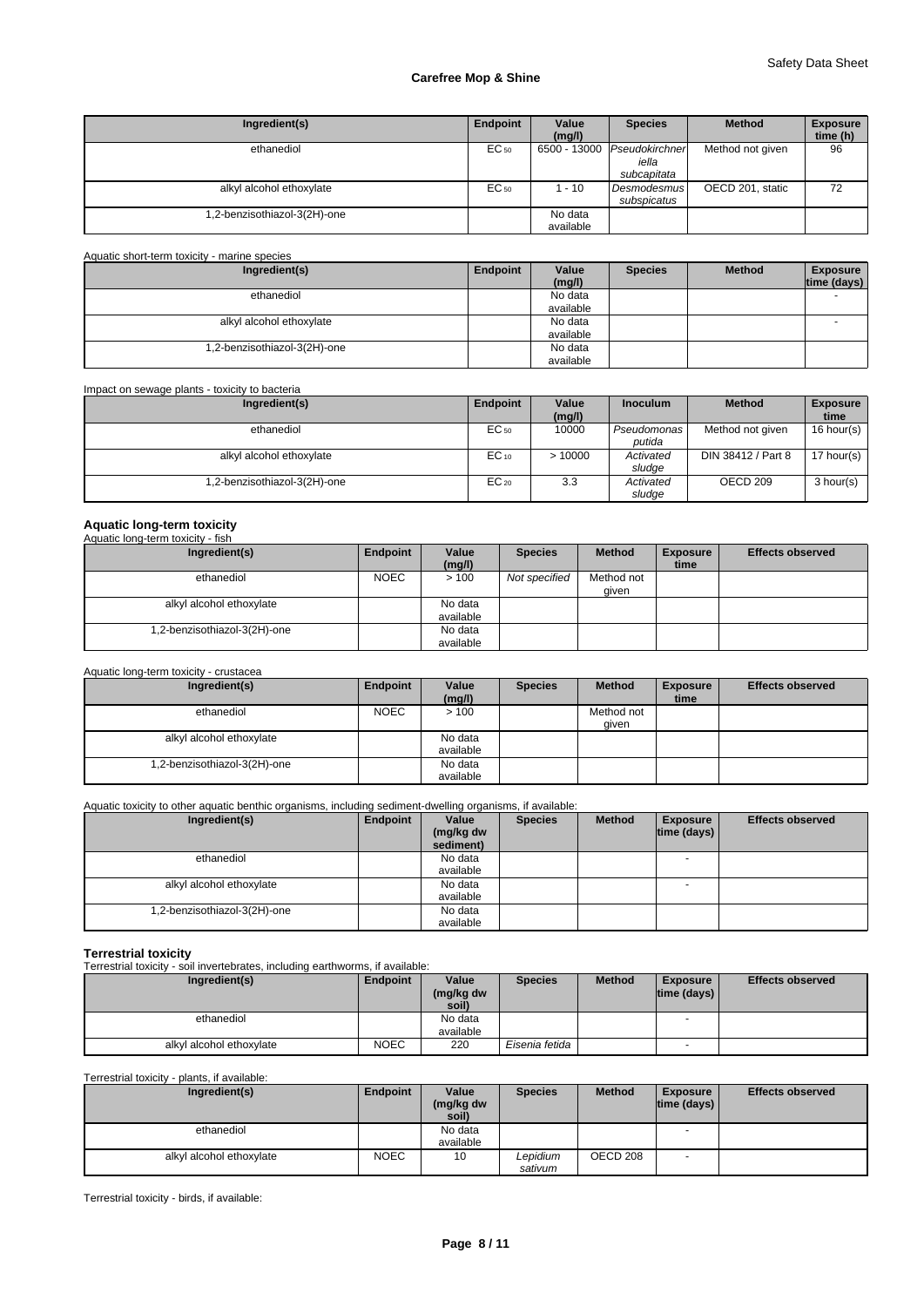| Ingredient(s)            | Endpoint | Value     | <b>Species</b> | <b>Method</b> | <b>Exposure</b><br>time (days) | <b>Effects observed</b> |
|--------------------------|----------|-----------|----------------|---------------|--------------------------------|-------------------------|
| ethanediol               |          | No data   |                |               |                                |                         |
|                          |          | available |                |               |                                |                         |
| alkyl alcohol ethoxylate |          | No data   |                |               |                                |                         |
|                          |          | available |                |               |                                |                         |

#### Terrestrial toxicity - beneficial insects, if available:

| Ingredient(s)            | Endpoint | Value                | <b>Species</b> | <b>Method</b> | <b>Exposure</b>                | <b>Effects observed</b> |
|--------------------------|----------|----------------------|----------------|---------------|--------------------------------|-------------------------|
|                          |          | (mg/kg dw<br>soil)   |                |               | $\lim_{\theta}$ (days) $\Vert$ |                         |
| ethanediol               |          | No data              |                |               |                                |                         |
| alkyl alcohol ethoxylate |          | available<br>No data |                |               | $\overline{\phantom{a}}$       |                         |
|                          |          | available            |                |               |                                |                         |

Terrestrial toxicity - soil bacteria, if available:

| Ingredient(s)            | Endpoint | Value<br>(mg/kg dw<br>soil) | <b>Species</b> | <b>Method</b> | <b>Exposure</b><br> time (days) | <b>Effects observed</b> |
|--------------------------|----------|-----------------------------|----------------|---------------|---------------------------------|-------------------------|
| ethanediol               |          | No data                     |                |               |                                 |                         |
|                          |          | available                   |                |               |                                 |                         |
| alkyl alcohol ethoxylate |          | No data                     |                |               |                                 |                         |
|                          |          | available                   |                |               |                                 |                         |

#### **12.2 Persistence and degradability**

#### **Abiotic degradation**

| Abiotic degradation                                          |                |        |                   |        |  |  |  |  |  |
|--------------------------------------------------------------|----------------|--------|-------------------|--------|--|--|--|--|--|
| Abiotic degradation - photodegradation in air, if available: |                |        |                   |        |  |  |  |  |  |
| Ingredient(s)                                                | Half-life time | Method | <b>Evaluation</b> | Remark |  |  |  |  |  |
|                                                              |                |        |                   |        |  |  |  |  |  |

Abiotic degradation - hydrolysis, if available:

Abiotic degradation - other processes, if available:

# **Biodegradation**

Ready biodegradability - aerobic conditions

| Ingredient(s)                | <b>Inoculum</b> | Analytical       | DT 50                  | <b>Method</b> | <b>Evaluation</b>          |
|------------------------------|-----------------|------------------|------------------------|---------------|----------------------------|
|                              |                 | method           |                        |               |                            |
| ethanediol                   |                 |                  | 56 % in 28 day(s)      | OECD 301A     | Readily biodegradable      |
| alkyl alcohol ethoxylate     |                 | $CO2$ production | > 60 % in 28<br>day(s) | OECD 301B     | Readily biodegradable      |
| 1,2-benzisothiazol-3(2H)-one |                 |                  |                        | Weight of     | Not readily biodegradable. |
|                              |                 |                  |                        | evidence      |                            |

Ready biodegradability - anaerobic and marine conditions, if available:

Degradation in relevant environmental compartments, if available:

| Ingredient(s)                | Medium & Type    | <b>Analytical</b> | <b>DT</b> 50 | <b>Method</b> | <b>Evaluation</b> |
|------------------------------|------------------|-------------------|--------------|---------------|-------------------|
|                              |                  | method            |              |               |                   |
| 1.2-benzisothiazol-3(2H)-one | Sewage treatment | Primary           | .90%         | OECD 303A     | Biodegradable     |
|                              | plant simulation | degradation       |              |               |                   |

# **12.3 Bioaccumulative potential**<br>Partition coefficient n-octanol/water (log Kow)

| Partition coemcient n-octanol/water (log Row) |                   |                  |                             |        |  |  |
|-----------------------------------------------|-------------------|------------------|-----------------------------|--------|--|--|
| Ingredient(s)                                 | Value             | <b>Method</b>    | <b>Evaluation</b>           | Remark |  |  |
| ethanediol                                    | $-1.34$           | Method not aiven | No bioaccumulation expected |        |  |  |
| alkyl alcohol ethoxylate                      | No data available |                  |                             |        |  |  |
| 1,2-benzisothiazol-3(2H)-one                  |                   | OECD 107         | No bioaccumulation expected |        |  |  |

Bioconcentration factor (BCF)

| Ingredient(s)                              | Value             | <b>Species</b> | <b>Method</b> | <b>Evaluation</b> | Remark |
|--------------------------------------------|-------------------|----------------|---------------|-------------------|--------|
| ethanediol                                 | No data available |                |               |                   |        |
| alkyl alcohol ethoxylate No data available |                   |                |               |                   |        |
| 1,2-benzisothiazol-3(2H                    | 6.95              |                | OECD 305      |                   |        |
| -one                                       |                   |                |               |                   |        |

# **12.4 Mobility in soil**

Adsorption/Desorption to soil or sediment

| Ingredient(s)                | Adsorption<br>coefficient<br>Log Koc | <b>Desorption</b><br>coefficient<br>Log Koc(des) | <b>Method</b> | Soil/sediment<br>type | <b>Evaluation</b>                                   |
|------------------------------|--------------------------------------|--------------------------------------------------|---------------|-----------------------|-----------------------------------------------------|
| ethanediol                   | l No data available I                |                                                  |               |                       | Potential for mobility in soil,<br>soluble in water |
| alkyl alcohol ethoxylate     | l No data available I                |                                                  |               |                       | Immobile in soil or sediment                        |
| 1,2-benzisothiazol-3(2H)-one | No data available                    |                                                  |               |                       |                                                     |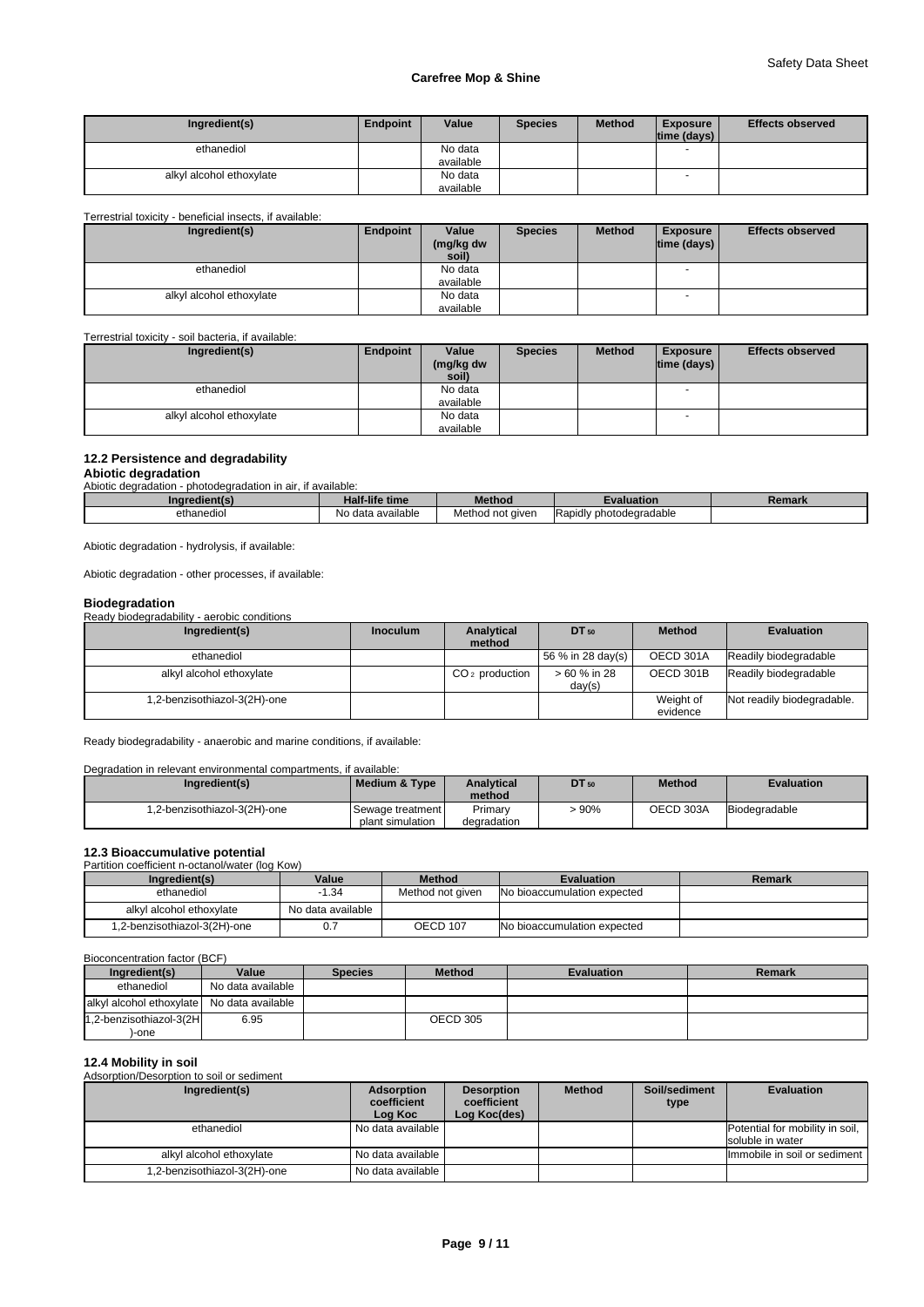#### **12.5 Results of PBT and vPvB assessment**

Substances that fulfill the criteria for PBT/vPvB, if any, are listed in section 3.

#### **12.6 Other adverse effects**

No other adverse effects known.

# **SECTION 13: Disposal considerations**

| 13.1 Waste treatment methods<br>Waste from residues / unused<br>products:     | The concentrated contents or contaminated packaging should be disposed of by a certified handler<br>or according to the site permit. Release of waste to sewers is discouraged. The cleaned packaging<br>material is suitable for energy recovery or recycling in line with local legislation. |
|-------------------------------------------------------------------------------|------------------------------------------------------------------------------------------------------------------------------------------------------------------------------------------------------------------------------------------------------------------------------------------------|
| <b>European Waste Catalogue:</b>                                              | 20 01 29 <sup>*</sup> - detergents containing dangerous substances.                                                                                                                                                                                                                            |
| <b>Empty packaging</b><br><b>Recommendation:</b><br>Suitable cleaning agents: | Dispose of observing national or local regulations.<br>Water, if necessary with cleaning agent.                                                                                                                                                                                                |

# **SECTION 14: Transport information**

**Land transport (ADR/RID), Sea transport (IMDG), Air transport (ICAO-TI / IATA-DGR)** 

**14.1 UN number:** Non-dangerous goods

- **14.2 UN proper shipping name:** Non-dangerous goods
- **14.3 Transport hazard class(es):** Non-dangerous goods **Class:** -

**14.4 Packing group:** Non-dangerous goods

**14.5 Environmental hazards:** Non-dangerous goods

**14.6 Special precautions for user:** Non-dangerous goods

**14.7 Transport in bulk according to Annex II of MARPOL and the IBC Code:** Non-dangerous goods

# **SECTION 15: Regulatory information**

#### **15.1 Safety, health and environmental regulations/legislation specific for the substance or mixture**

#### **EU regulations:**

•Regulation(EC)No.1907/2006-REACH

• Regulation (EC) No 1272/2008 - CLP

• Regulation (EC) No. 648/2004 - Detergents regulation

**Authorisations or restrictions (Regulation (EC) No 1907/2006, Title VII respectively Title VIII):** Not applicable.

#### **Ingredients according to EC Detergents Regulation 648/2004**

non-ionic surfactants  $\leq 5\%$ perfumes, Phenoxyethanol, Benzisothiazolinone, Methylisothiazolinone

The surfactant(s) contained in this preparation complies(comply) with the biodegradability criteria as laid down in Regulation (EC) No. 648/2004 on detergents. Data to support this assertion are held at the disposal of the competent authorities of the Member States and will be made available to them, at their direct request or at the request of a detergent manufacturer.

#### **15.2 Chemical safety assessment**

A chemical safety assessment has not been carried out on the mixture

# **SECTION 16: Other information**

*The information in this document is based on our best present knowledge. However, it does not constitute a guarantee for any specific product features and does not establish a legally binding contract*

#### **SDS code:** MSDS7237 **Version:** 05.0 **Revision:** 2018-01-25

**Reason for revision:**

This data sheet contains changes from the previous version in section(s):, 2, 3, 16

# **Classification procedure**

The classification of the mixture is in general based on calculation methods using substance data, as required by Regulation (EC) No 1272/2008. If for certain classifications data on the mixture is available or for example bridging principles or weight of evidence can be used for classification, this will be indicated in the relevant sections of the Safety Data Sheet. See section 9 for physical chemical properties, section 11 for toxicological information and section 12 for ecological information.

### **Full text of the H and EUH phrases mentioned in section 3:**

• H302 - Harmful if swallowed.

• H303 - May be harmful if swallowed.

• H315 - Causes skin irritation.

• H317 - May cause an allergic skin reaction. • H318 - Causes serious eye damage.

• H330 - Fatal if inhaled.